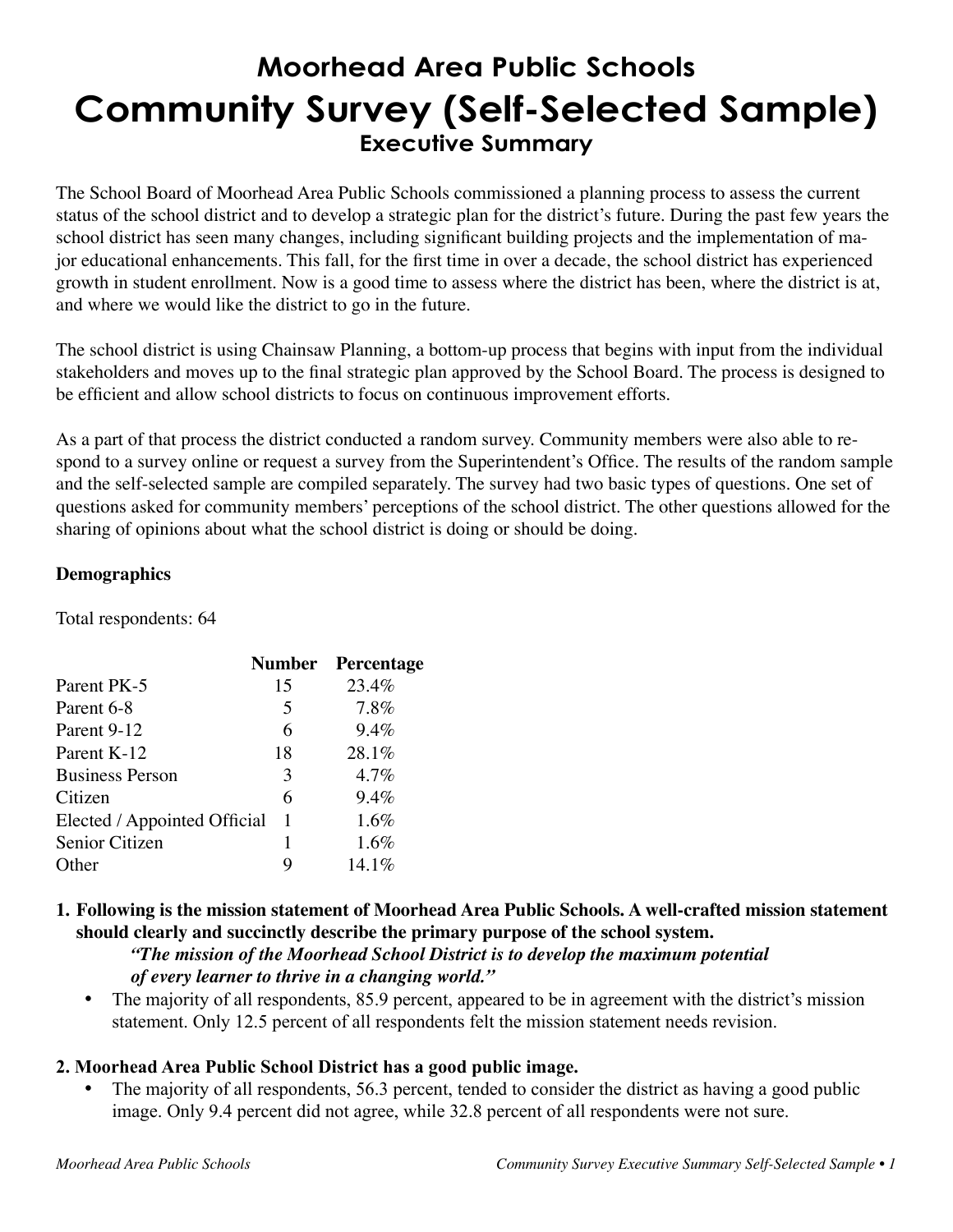- The demographic groups of Elected / Appointed Official, Senior Citizen and Parent 9-12 responded the highest with 100 percent, 100 percent and 83.3 percent agreement. However Elected / Appointed Official and Senior Citizen had the smallest sample size.
- The group of Parent 6-8 agreed with 80 percent. However 20 percent did not agree, which was higher than for the other demographic groups.
- In the groups of Citizen and Parent PK-5 the percentage in agreement was 50 percent and 40 percent respectively. However the response of not sure was higher for both groups: 50 percent and 46.7 percent.

# **3. Overall, the Moorhead Area Public School District performs well academically.**

- The majority of all respondents, 73.4 percent, tended to consider the district as performing well academically. Only 7.8 percent did not agree, while 17.2 percent of all respondents were not sure.
- The demographic groups of Elected / Appointed Official, Senior Citizen and Parent 9-12 responded the highest with 100 percent agreement. However Elected / Appointed Official and Senior Citizen had the smallest sample size.
- The group of Parent 6-8 agreed with 80 percent. However 20 percent did not agree, which was higher than for the other demographic groups.
- In the groups of Citizen and Parent PK-5 the percentage in agreement was 66.7 percent and 46.7 percent respectively. However the response of not sure was higher for both groups: 33.3 percent and 40 percent.

## **4. Overall, the Moorhead Area Public School District provides students appropriate opportunities in extracurricular and co-curricular activities.**

- The majority of all respondents, 70.3 percent, tended to consider the district as providing students appropriate opportunities in extracurricular and co-curricular activities. Only 15.6 percent did not agree, while 14.1 percent of all respondents were not sure.
- The demographic groups of Elected / Appointed Official, Senior Citizen, Citizen and Parent K-12 responded the highest with 100 percent, 100 percent, 83.3 percent and 83.3 percent agreement. However Elected / Appointed Official and Senior Citizen had the smallest sample size.
- The groups of Business Person and Parent PK-5 agreed with 66.7 percent and 46.7. However 33.3 percent and 26.7 percent respectively did not agree, which was higher than for the other demographic groups. The response of not sure was highest for Parent PK-5 with 26.7 percent.

# **5. Overall, the Moorhead Area Public School District operates efficiently.**

- The highest percentage of all respondents, 46.9 percent, tended to consider the district as operating efficiently. There were 21.9 percent who did not agree, while 31.3 percent of all respondents were not sure.
- The demographic groups of Elected / Appointed Official, Senior Citizen, and Parent 6-8 responded the highest with 100 percent, 100 percent and 80 percent agreement. However Elected / Appointed Official and Senior Citizen had the smallest sample size.
- In the groups of Parent PK-5, Parent 9-12 and Business Person the percentage in agreement was 40 percent, 50 percent and 33.3 percent respectively. However for all three groups 33.3 percent did not agree, which was higher than for the other demographic groups.
- The groups of Other and Parent K-12 had 33.3 percent and 44.4 percent in agreement. However 44.4 percent and 38.9 percent respectively were not sure, which was higher than for the other demographic groups.

#### **6. Moorhead Area Public School District receives sufficient state aid to adequately support the school system.**

The highest percentage of all respondents, 43.8 percent, tended to consider the district as not receiving sufficient state aid to adequately support the district. There were 18.8 percent who responded that the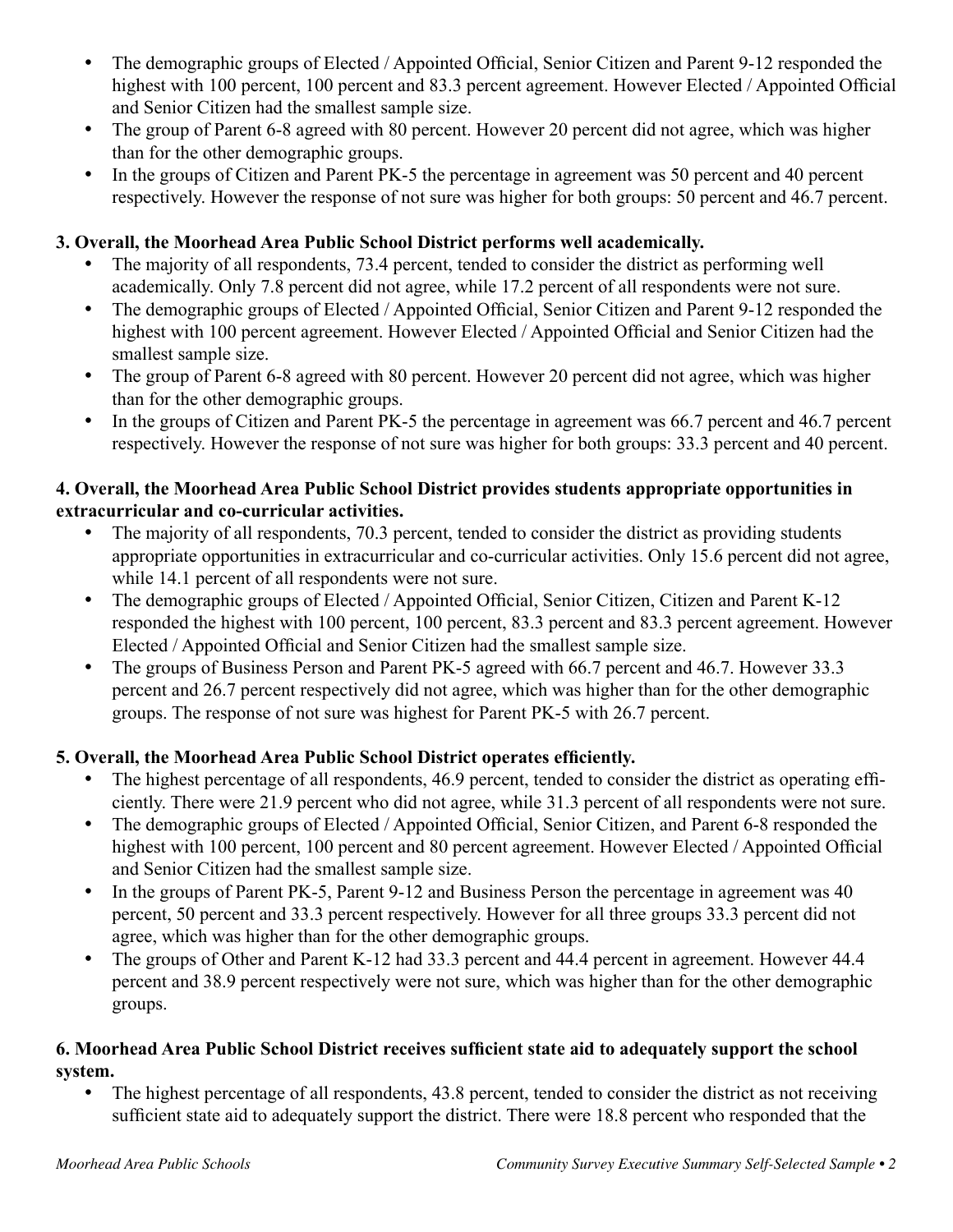district does receive enough state aid, while 37.5 percent of all respondents were not sure.

- The demographic group of Senior Citizen tended to consider the district as receiving sufficient state aid with 100 percent. However Senior Citizen had the smallest sample size.
- The groups of Parent 6-8, Business Person and Citizen tended to consider the district as not receiving sufficient state aid with 60 percent, 66.7 percent and 50 percent respectively.
- The demographic group of Elected / Appointed Official responded not sure with 100 percent. However Elected / Appointed Official had the smallest sample size.

## **7. Moorhead Area Public School District receives sufficient local tax revenues to adequately support the school system.**

- The majority of all respondents, 51.6 percent, tended to consider the district as receiving sufficient local tax revenue to adequately support the district. There were 10.9 percent who responded that the district does not receive enough local tax revenue, while 37.5 percent of all respondents were not sure.
- The demographic groups of Senior Citizen and Business Person tended to consider the district as receiving sufficient local tax revenue with 100 percent. However Senior Citizen had the smallest sample size.
- The groups of Parent PK-5 and Other tended to consider the district as receiving sufficient local tax revenue with 40 percent and 44.4 percent respectively. However 20 percent and 22.2 percent did not agree, which was higher than for the other demographic groups.
- The demographic group of Elected / Appointed Official responded not sure with 100 percent. However Elected / Appointed Official had the smallest sample size.

# **8. Moorhead Area Public School District provides quality school facilities.**

- The majority of all respondents, 75 percent, tended to consider the district as providing quality facilities. There were 17.2 percent who did not agree, while 7.8 percent of all respondents were not sure.
- The demographic groups of Elected / Appointed Official, Senior Citizen, Parent 9-12, Parent K-12 and Citizen responded the highest with 100 percent, 100 percent, 83.3 percent, 83.3 percent and 83.3 percent agreement respectively. However Elected / Appointed Official and Senior Citizen had the smallest sample size.
- The group of Business Person agreed with 66.7 percent. However 33.3 percent did not agree, which was higher than for the other demographic groups.
- The group of Other agreed with 44.4 percent. However the response of not sure was 33.3 percent, which was higher than for the other demographic groups.

# **9. I would recommend this school district to other families.**

- The majority of all respondents, 68.8 percent, would recommend the district to other families. There were 10.9 percent who did not agree, while 20.3 percent of all respondents were not sure.
- The demographic groups of Elected / Appointed Official, Senior Citizen, Business Person and Parent 9-12 responded the highest with 100 percent, 100 percent, 100 percent and 83.3 percent agreement respectively. However Elected / Appointed Official and Senior Citizen had the smallest sample size.
- The groups of Parent PK-5 and Parent 6-8 agreed with 53.3 percent and 80 percent respectively. However for both groups 20 percent did not agree, which was higher than for the other demographic groups.
- The groups of Citizen and Other agreed with 66.7 percent and 55.6 percent respectively. However for both groups 33.3 percent were not sure, which was higher than for the other demographic groups.